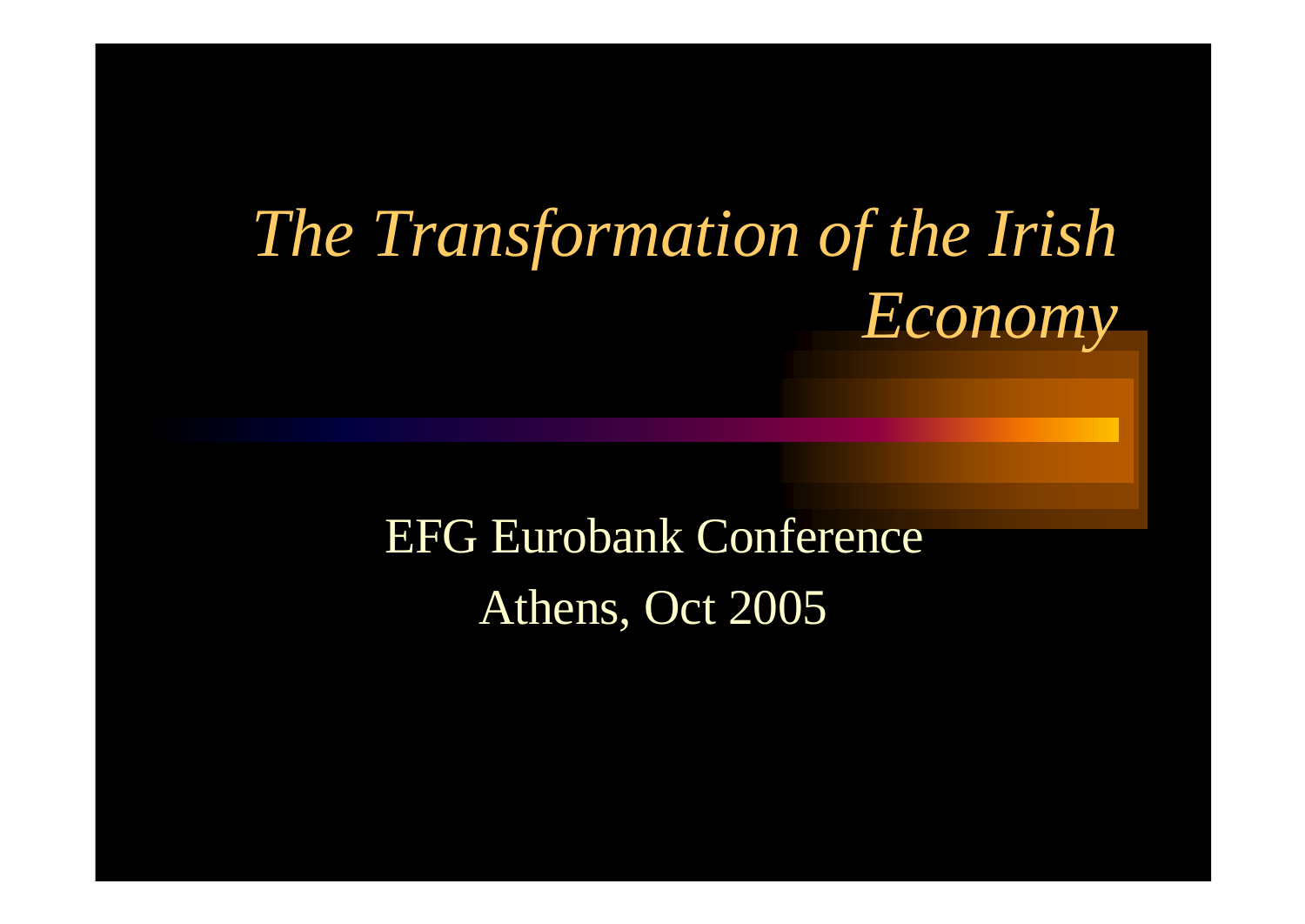#### *Population Trend in Ireland 1851-2005*

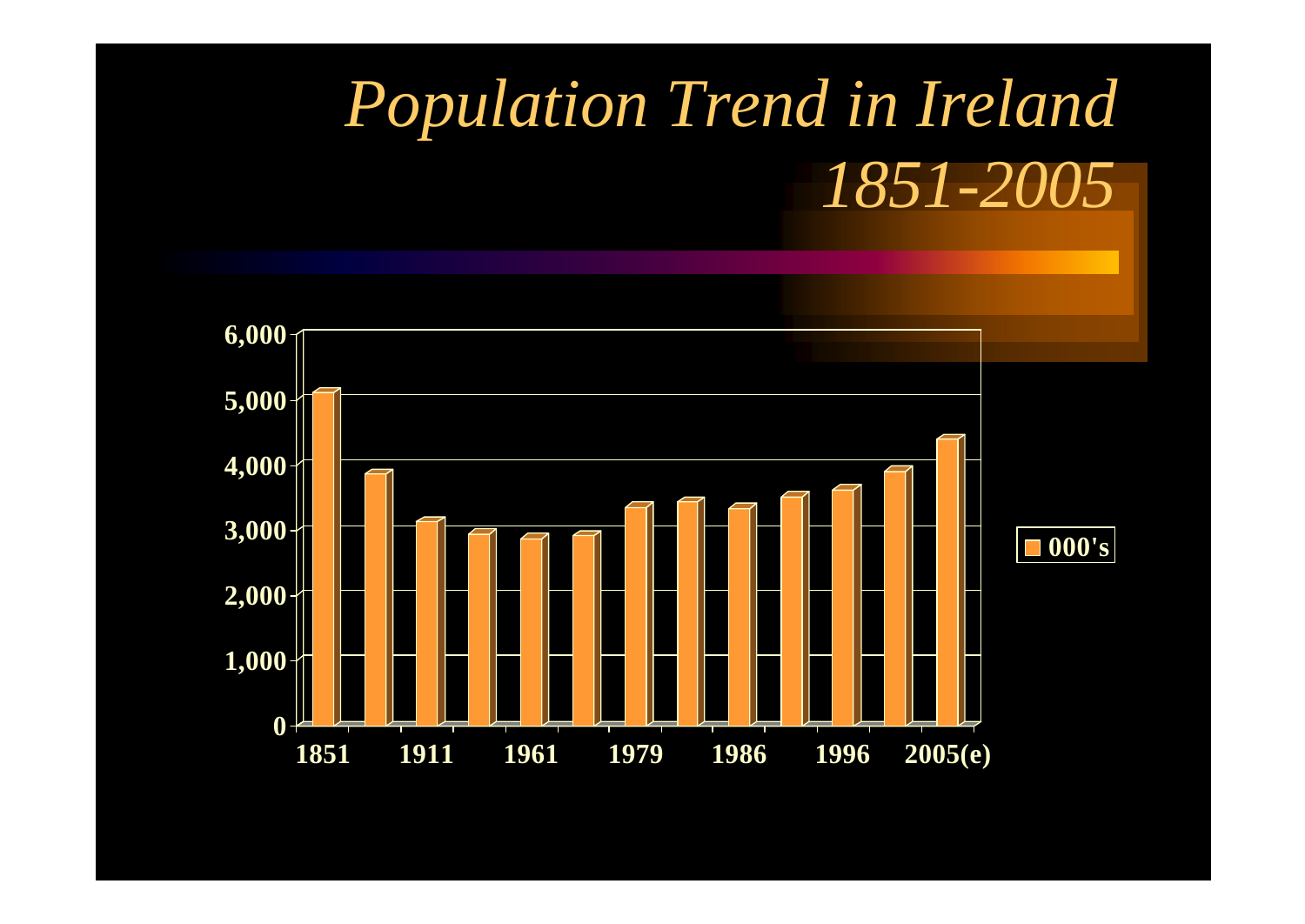#### *Overview of Presentation*

- Where were we in Taxation policy 1986
- Social partnership • FDI
- Education
- Local business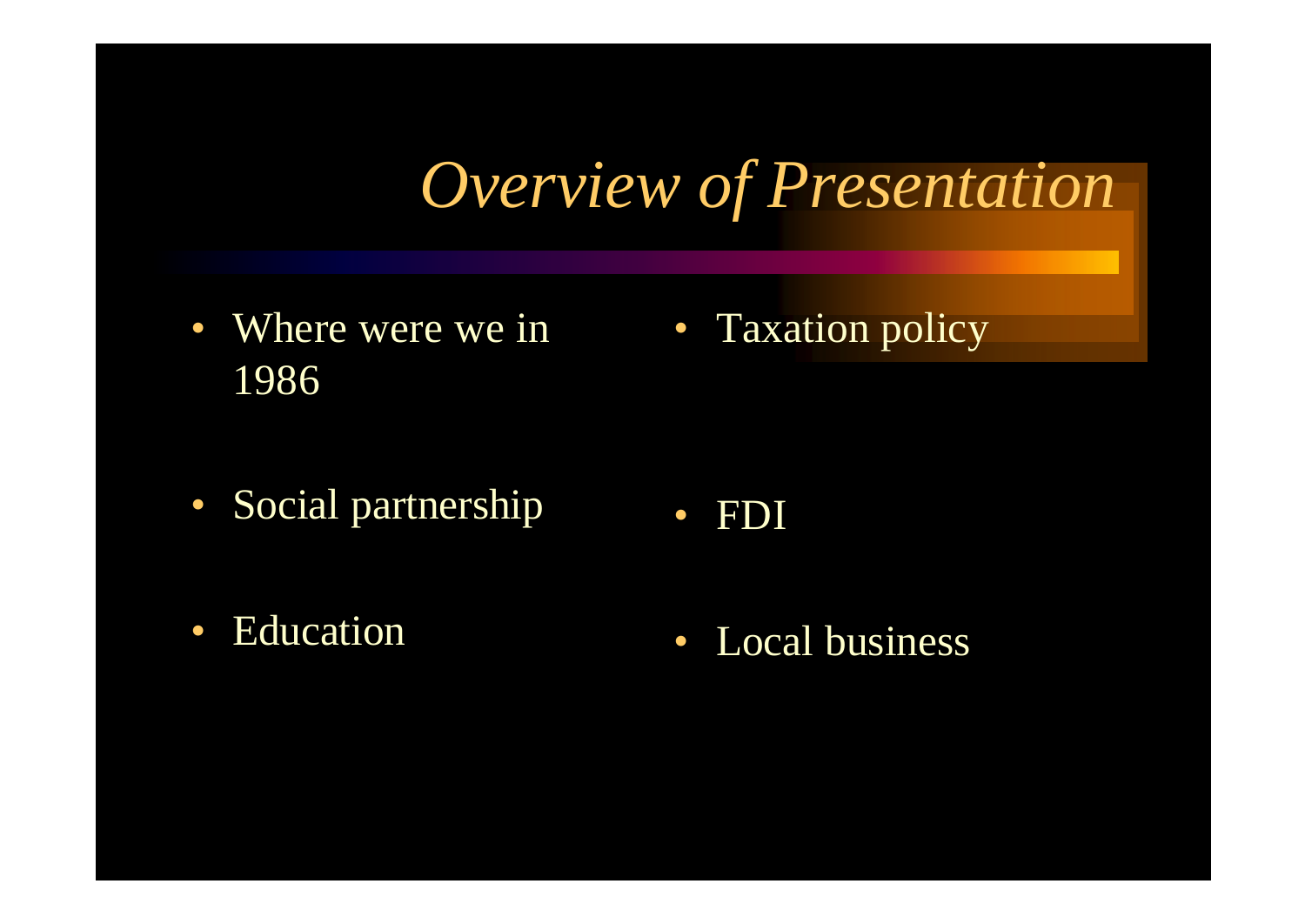#### *How big was the crisis in 1986 ?*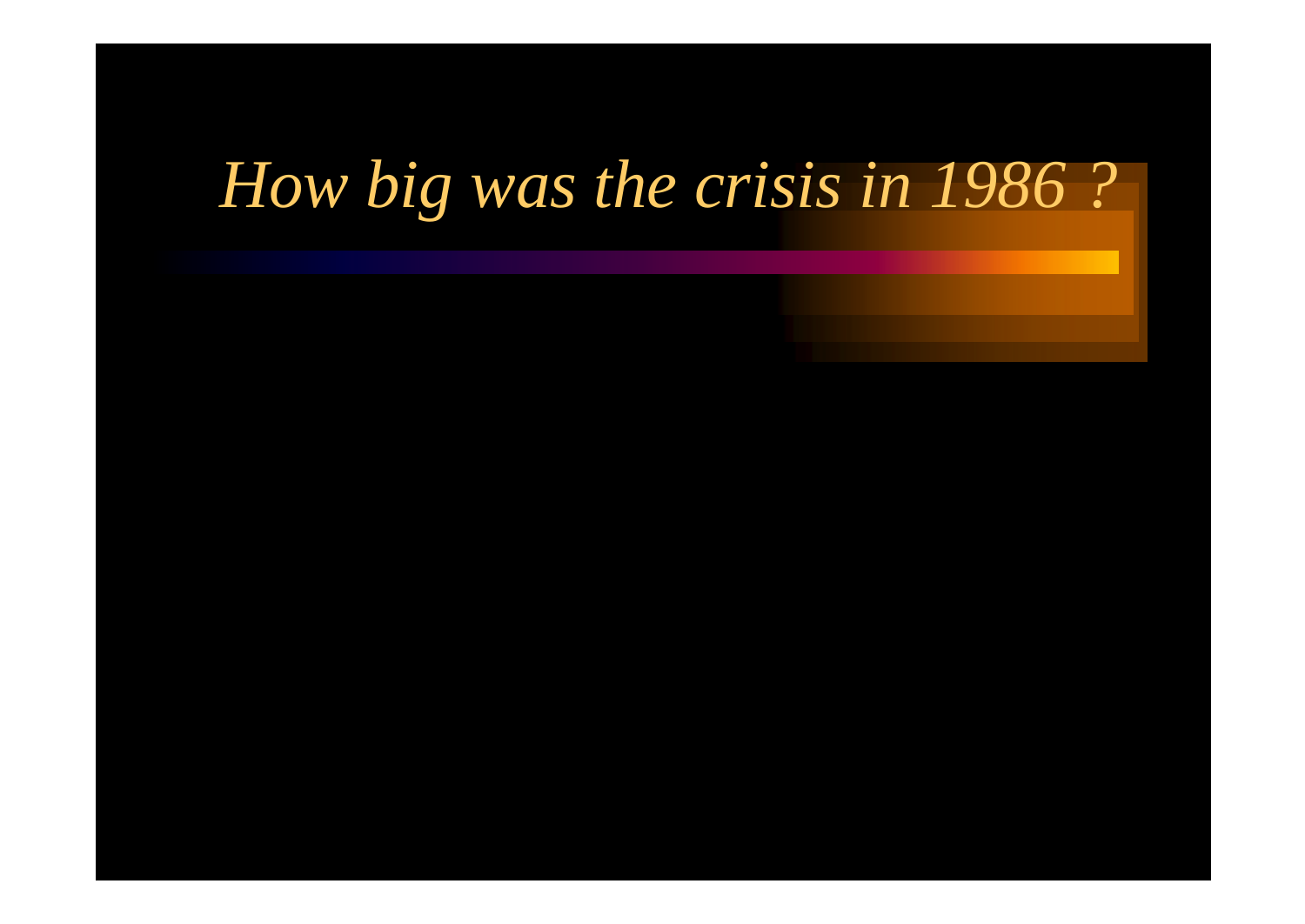#### *Unemployment surged…*



- By 1985 one in five of the labour force was unemployed
- Long term unemployment grew more rapidly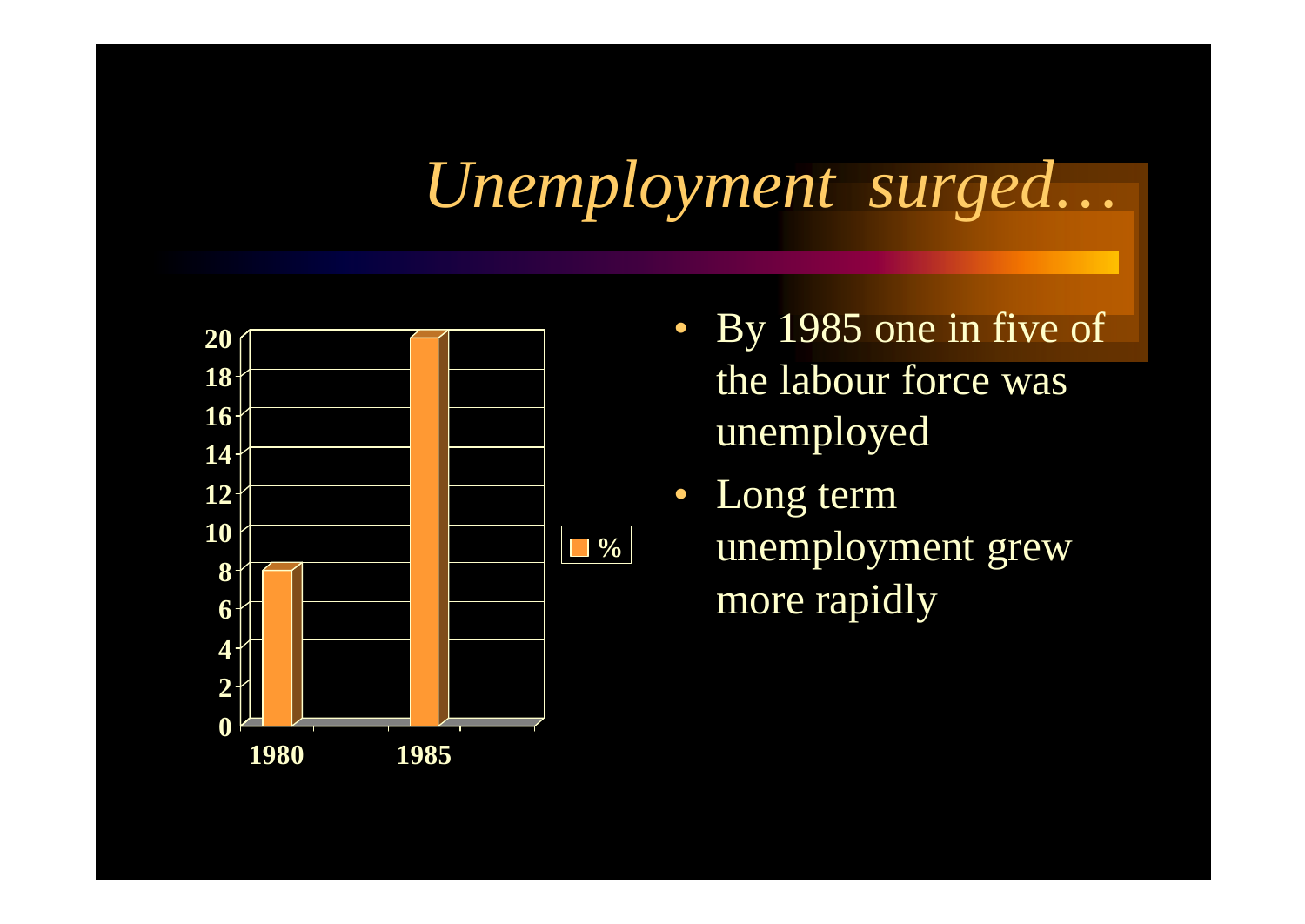#### *Government debt all time high…*



- Income tax receipts consumed by debt service costs
- Scale of debt unsustainable
- No growth in national output between 1980- 85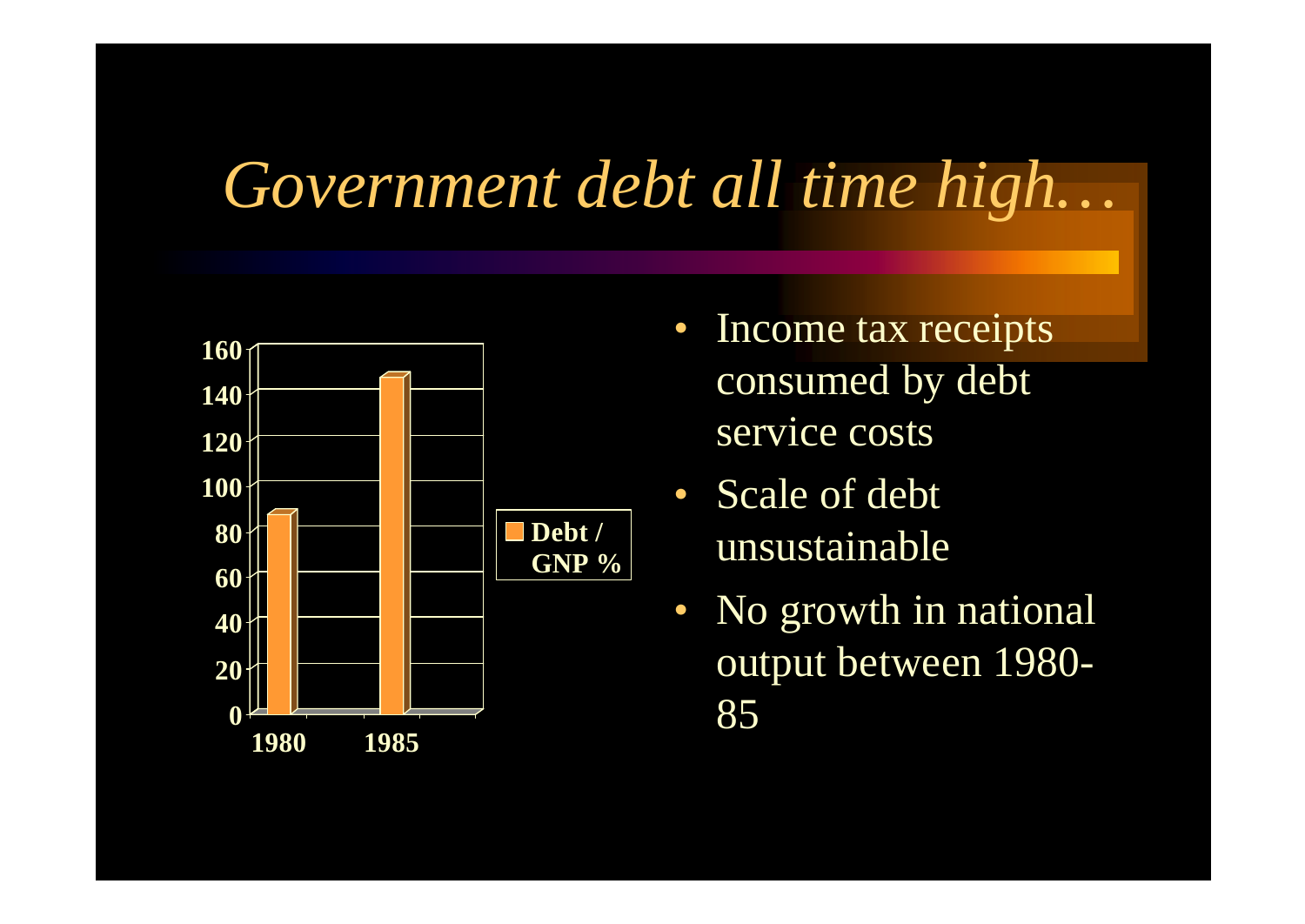## *National Economic and Social Council*

- Advisory Forum to Government on Economic Policy
- Comprised-industry, trade unions, agriculture and Government nominees
- "existing policies were inadequate and a radical change in strategy needed"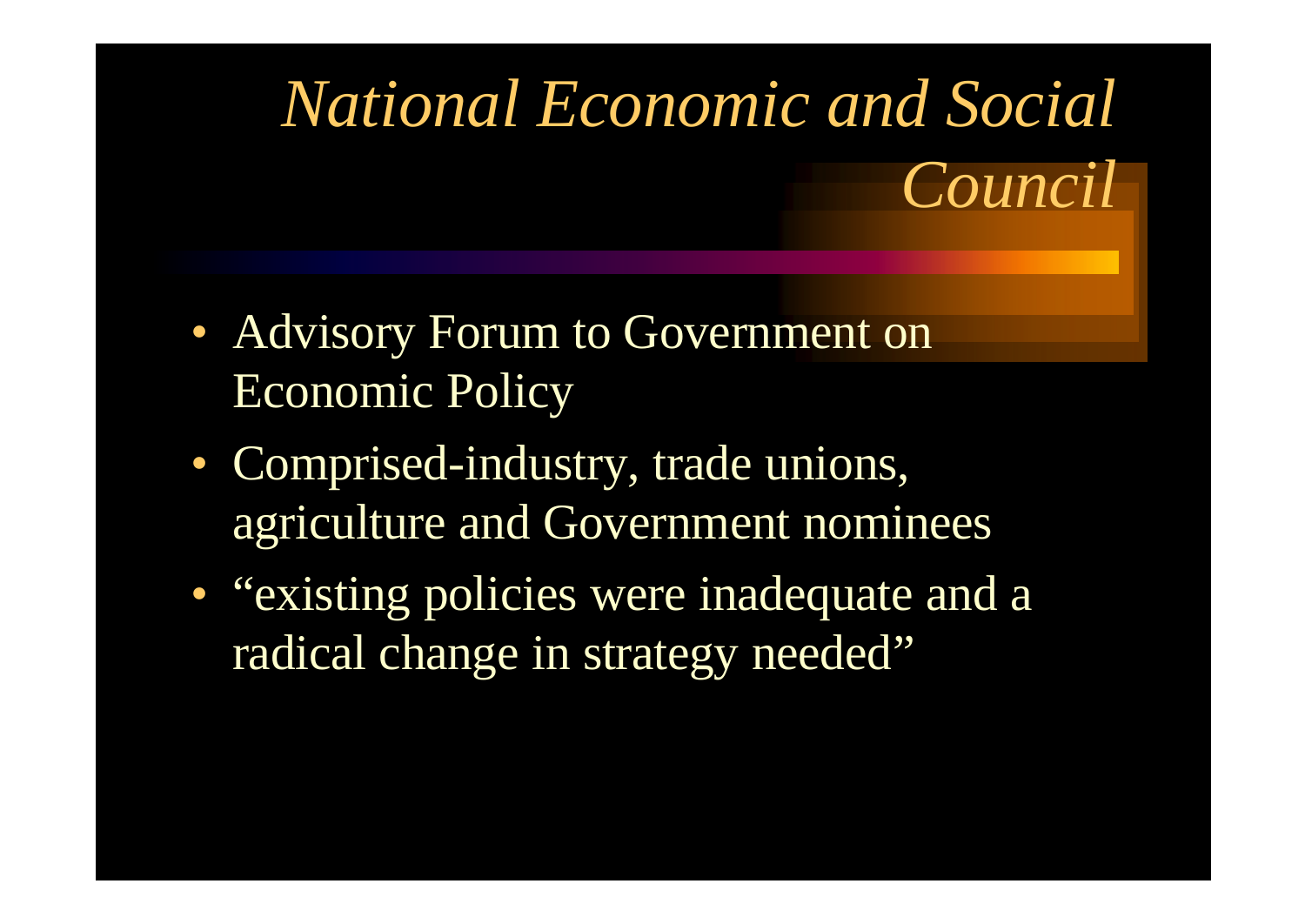#### *Five Key Elements*

- Reduce Debt/GNP ratio
- Restore order to public finances
- Improve competeiveness
- Tax reform
- Aggressive industrial development policy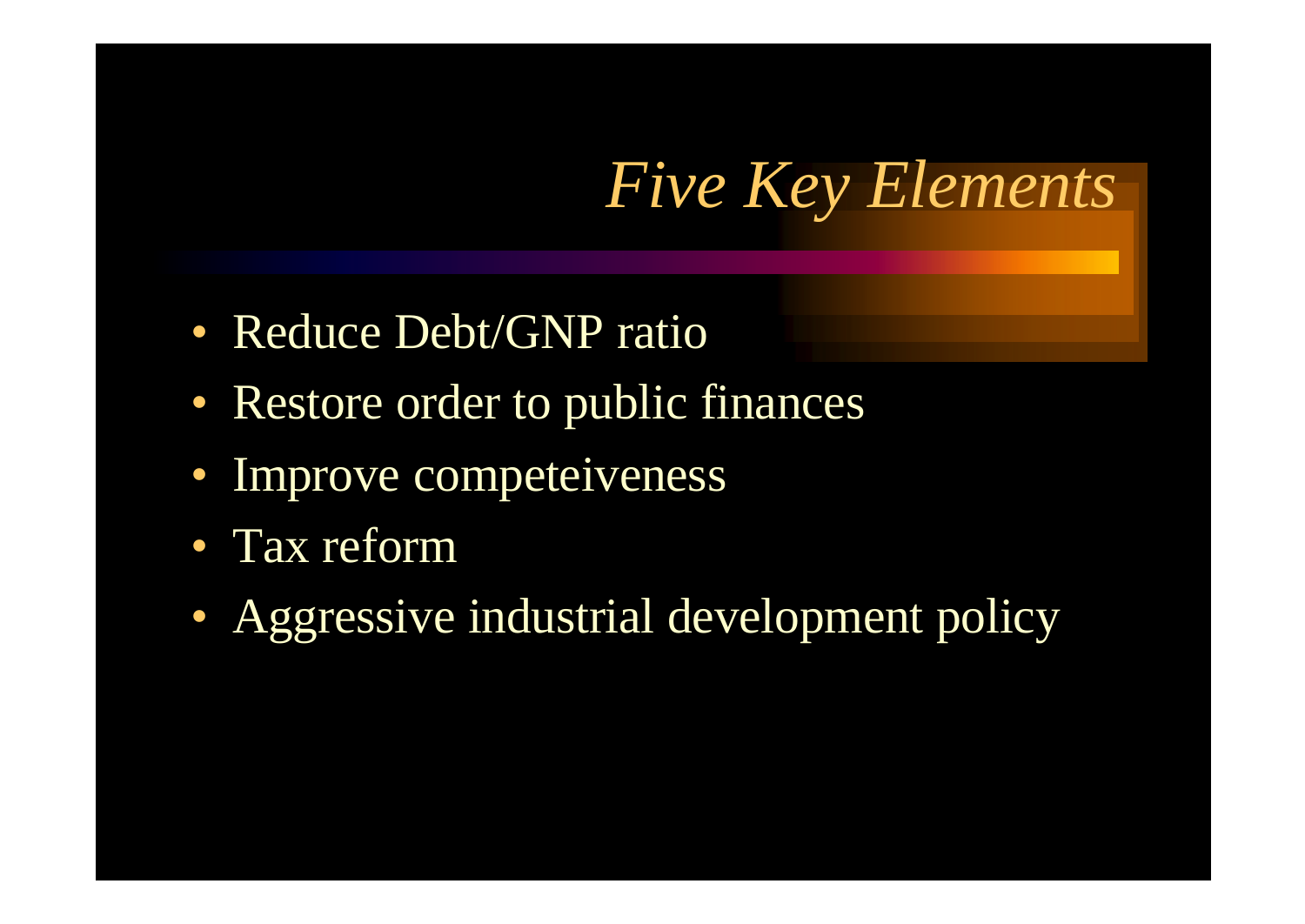### *Radical Change in Policy Requires…..*

- Widespread support
- Intellectual framework
- Trust and confidence
- Provided contex for wage cost negotations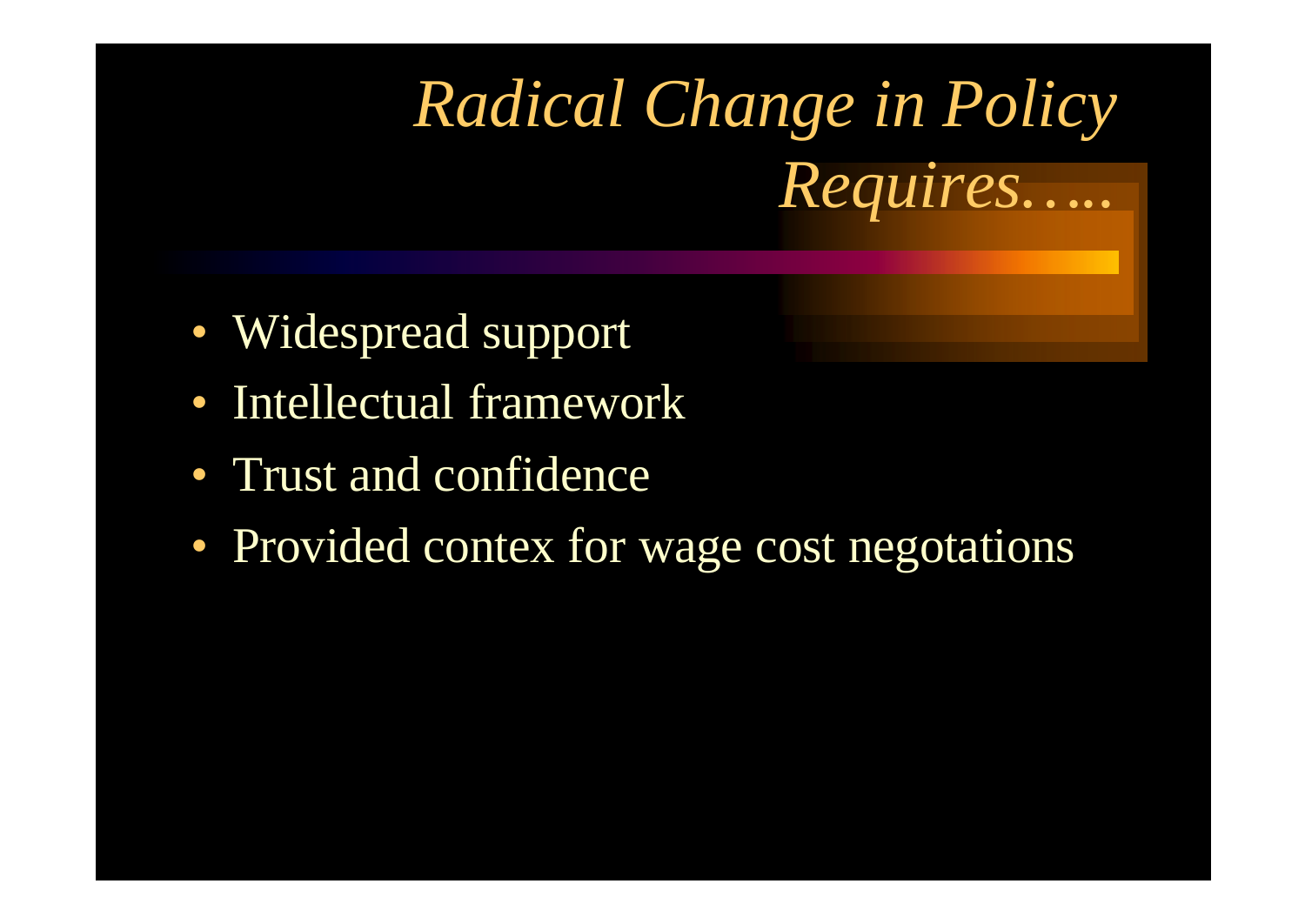#### *Long Term Investment in Education*

- Universal access to second level in 1965
- Expansive access to third level from 1969
- Increased capacity in existing (4) institutions
- 11 new institutions established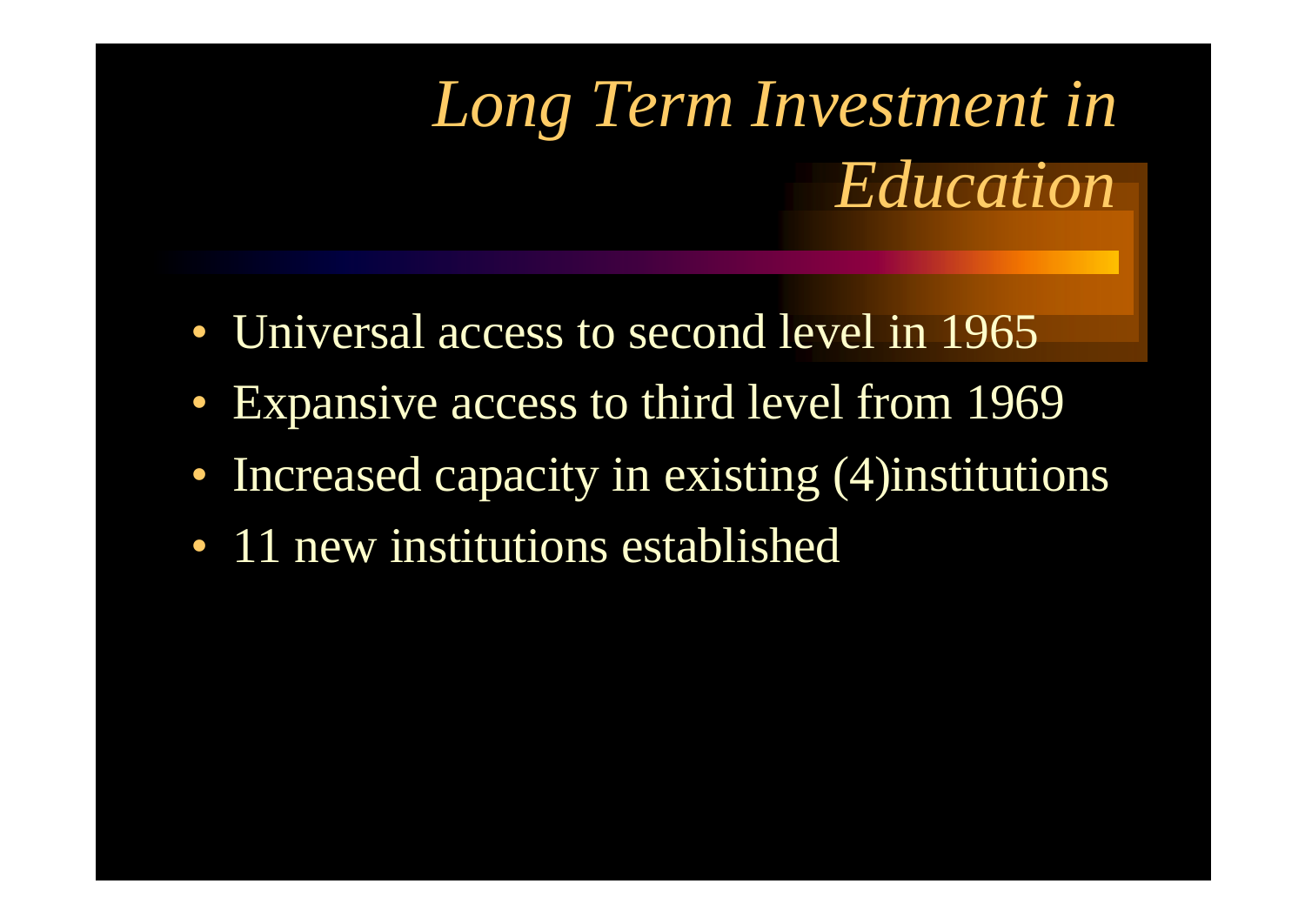#### *Students in Third Level Education 1965/66 –2002/03*

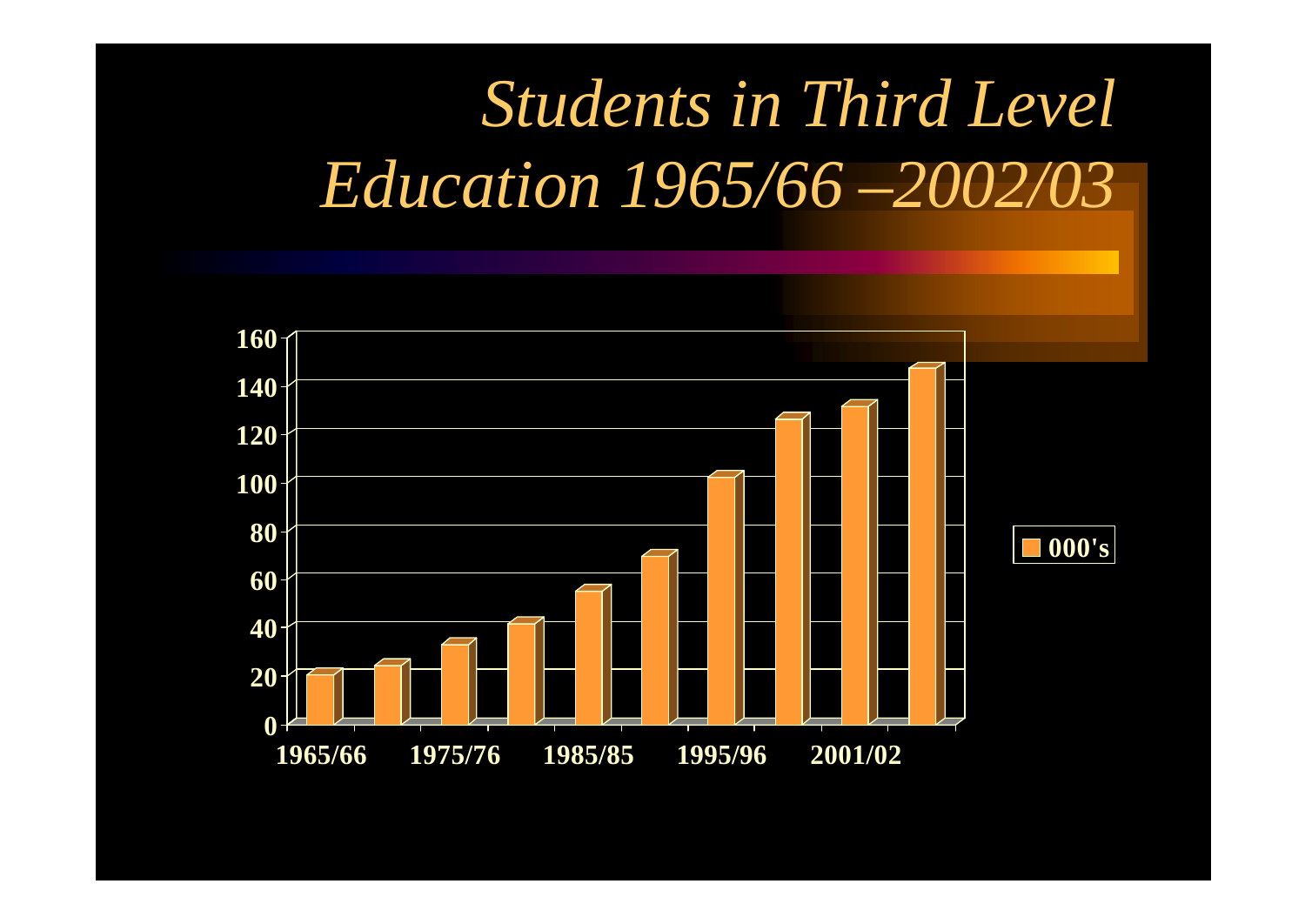#### *Educational attainment altered..*



- In age cohort 25-29 15% had a primary degree in 1996, 25% had by 2002
- Females outperformed males
- By 2005, one in three females in this cohort had degrees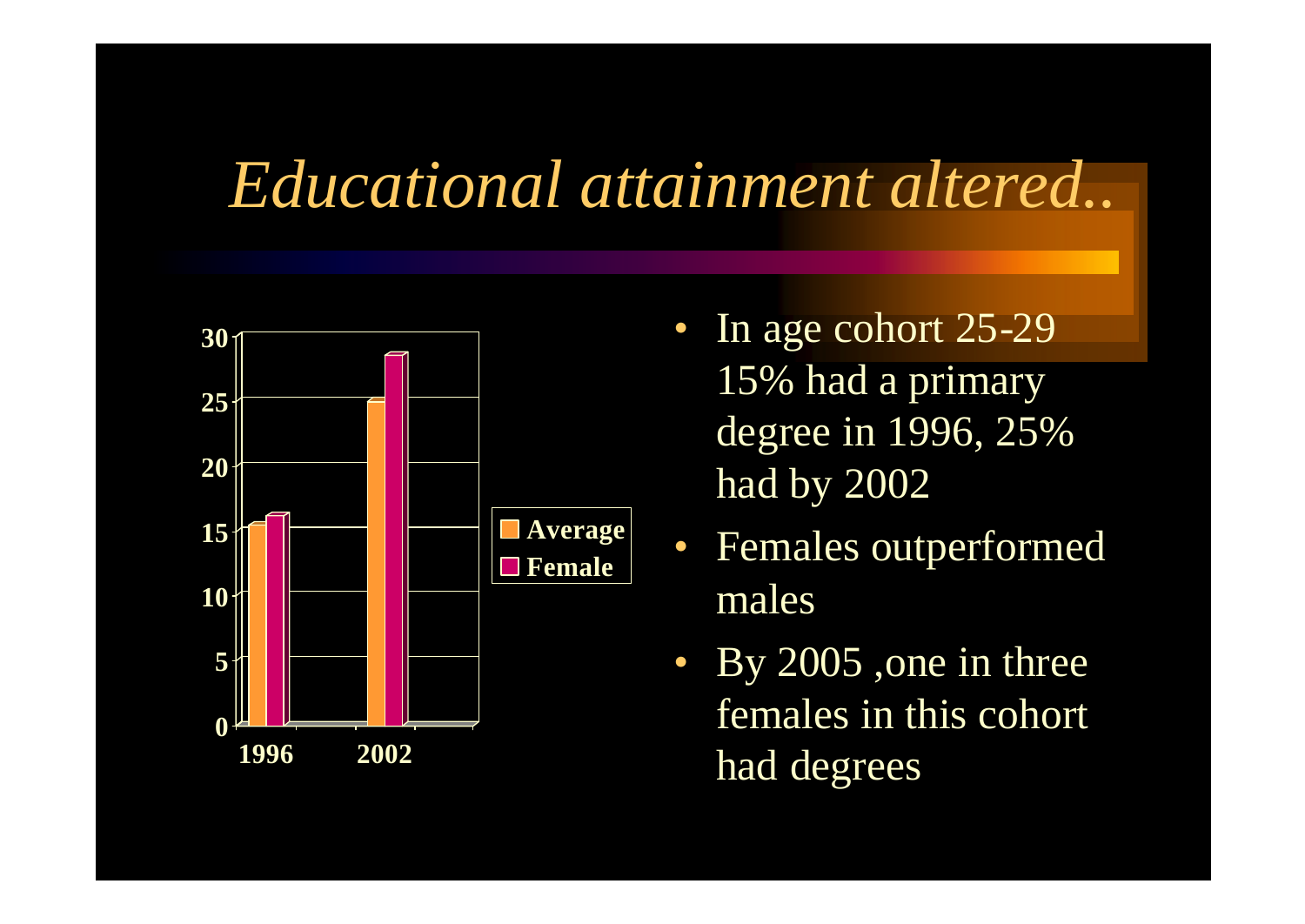#### *Foreign Direct Investment….Employment*



- Exports by FDI sector amounted to <del>€68b</del>
- Technology sectors predominate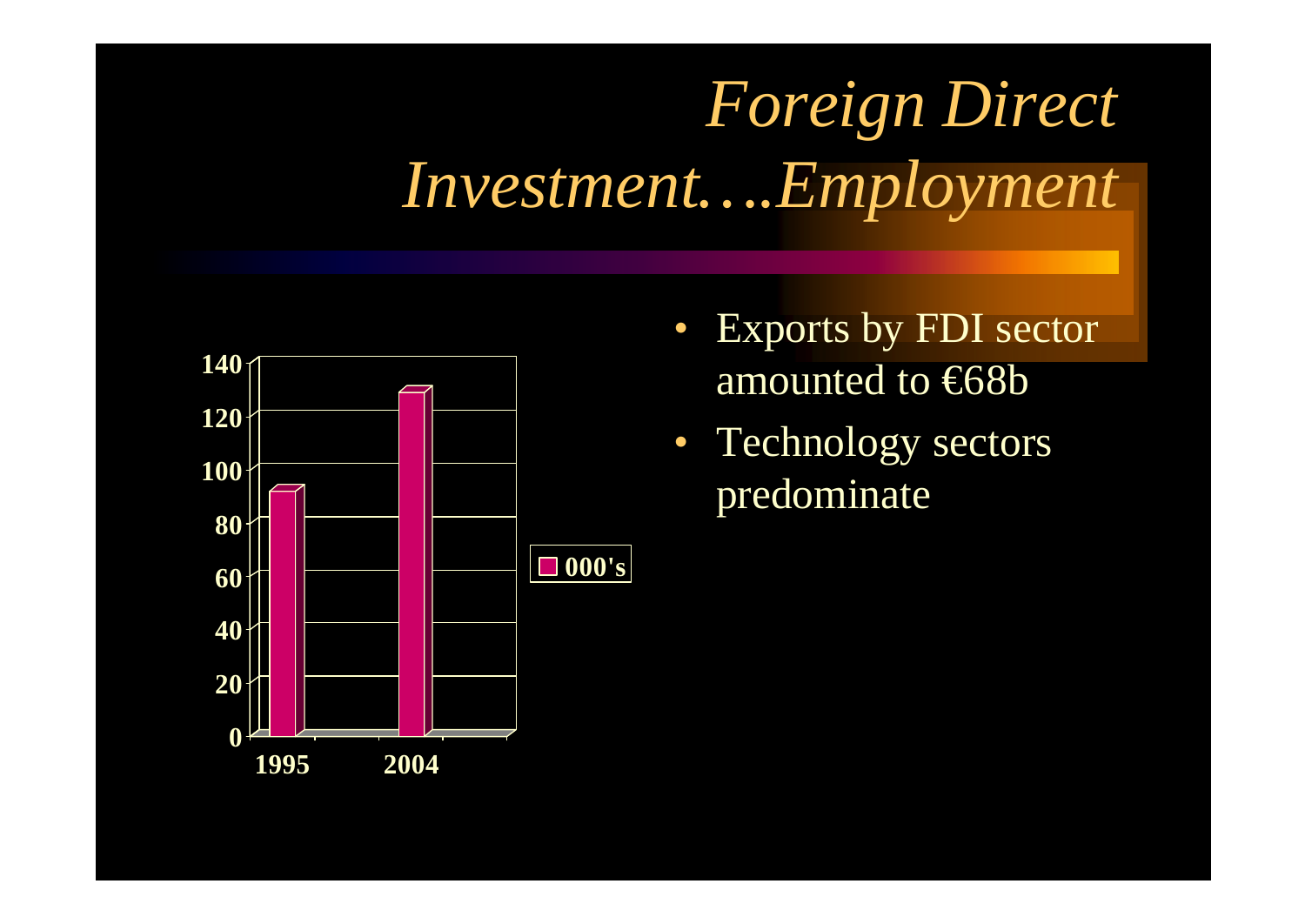#### *Attracting FDI..a Business Process*

- Ireland a small player
- "must rewrite the rules of the game"
- First mover advantage
- Market research
- Build relationships and confidence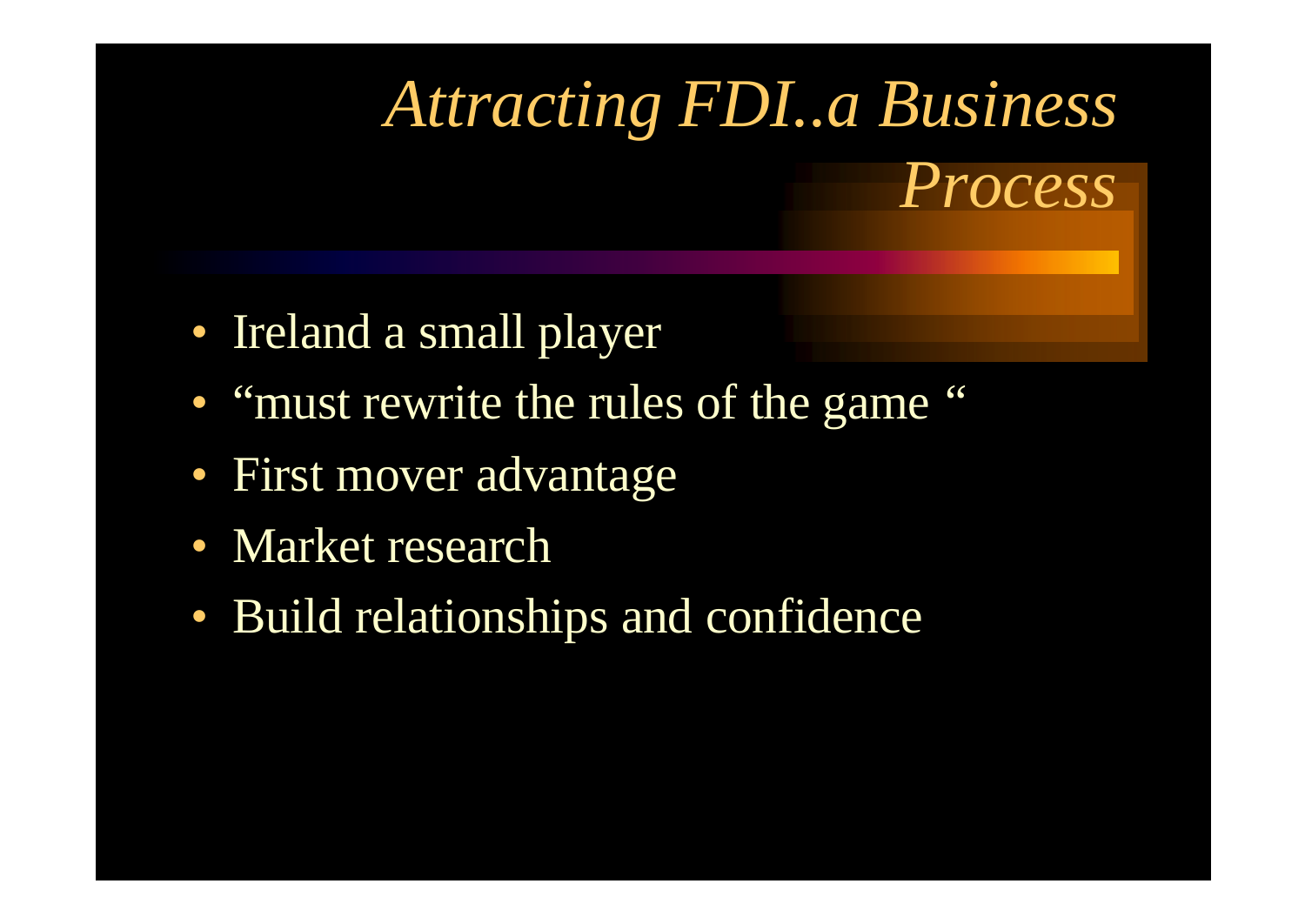#### *First Mover Advantage*

- Early 1980's…..Software
- Early 1990's…ebusiness

• Late 1980's....Call • Late 1990's centers/shared services Biopharma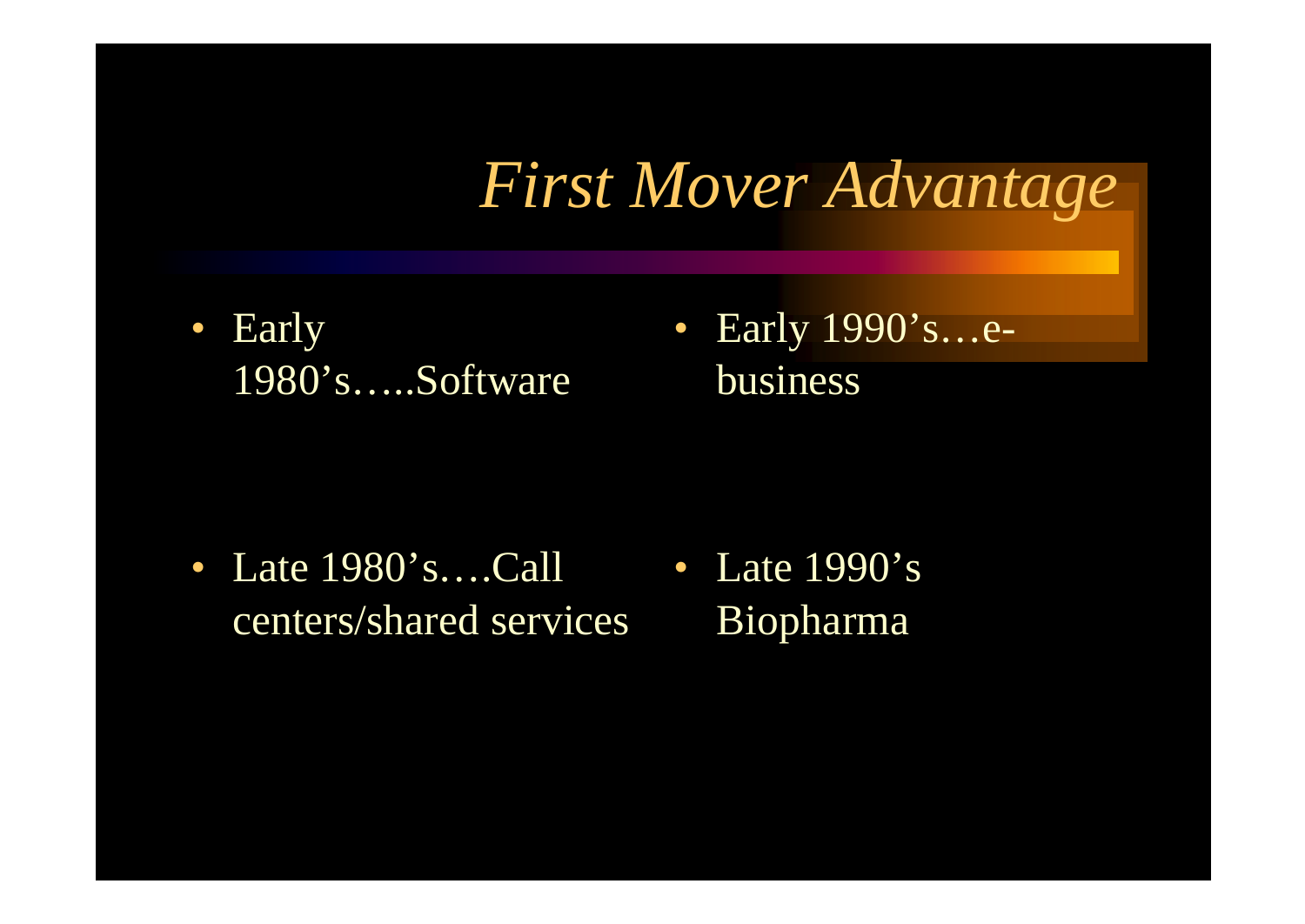# *Internationalisation of Local Firms*

- Slower Policy Development
- Programmes derived from FDI
- Not "fit for purpose"
- First Venture Capital initiative unsuccesful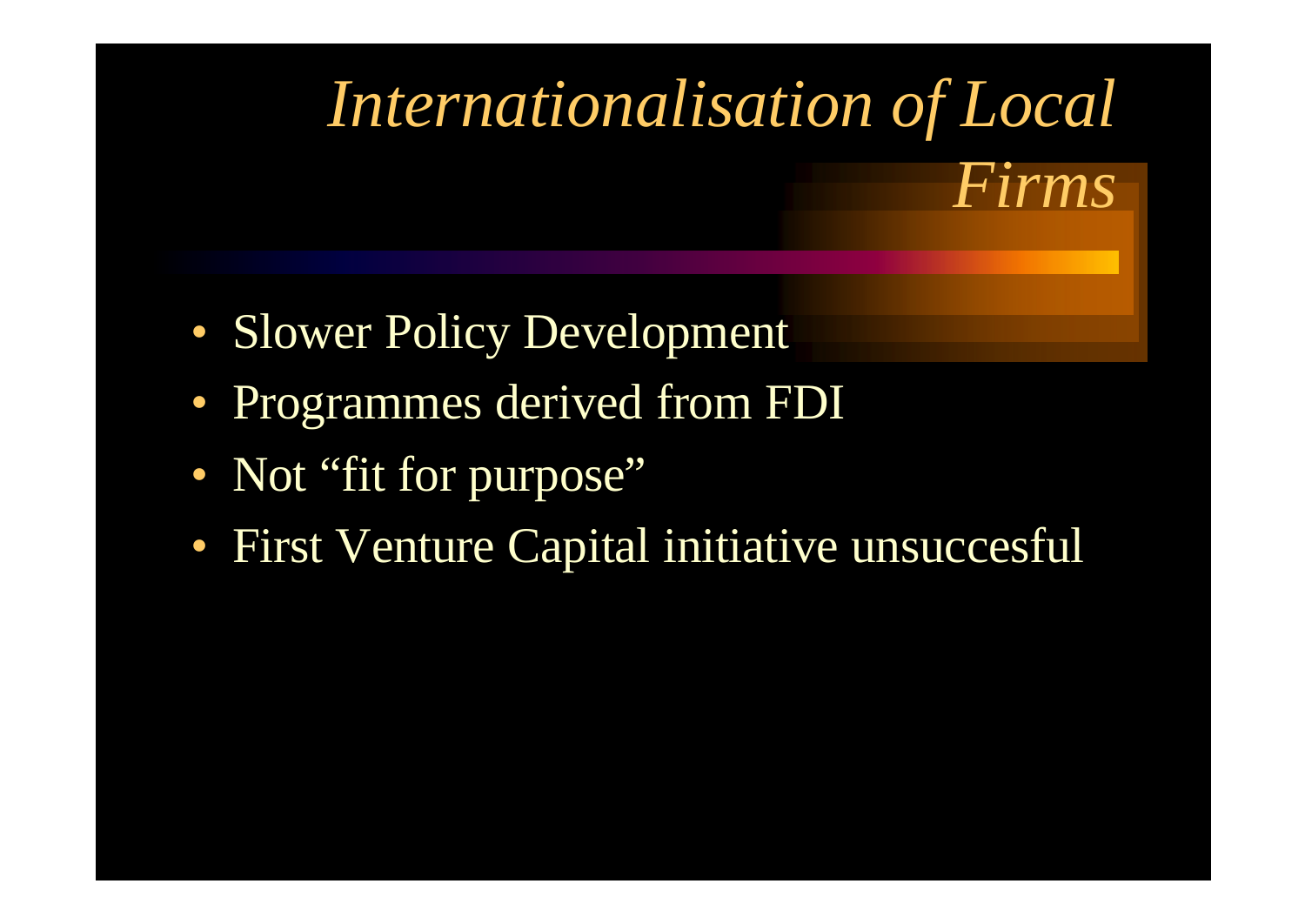#### *Alternative Approach to VC*

- Public /Private Partnership
- Shared investment in fund
- Risks / Rewards shared equally
- Target sectors broadly defined
- Funds managed by private sector partner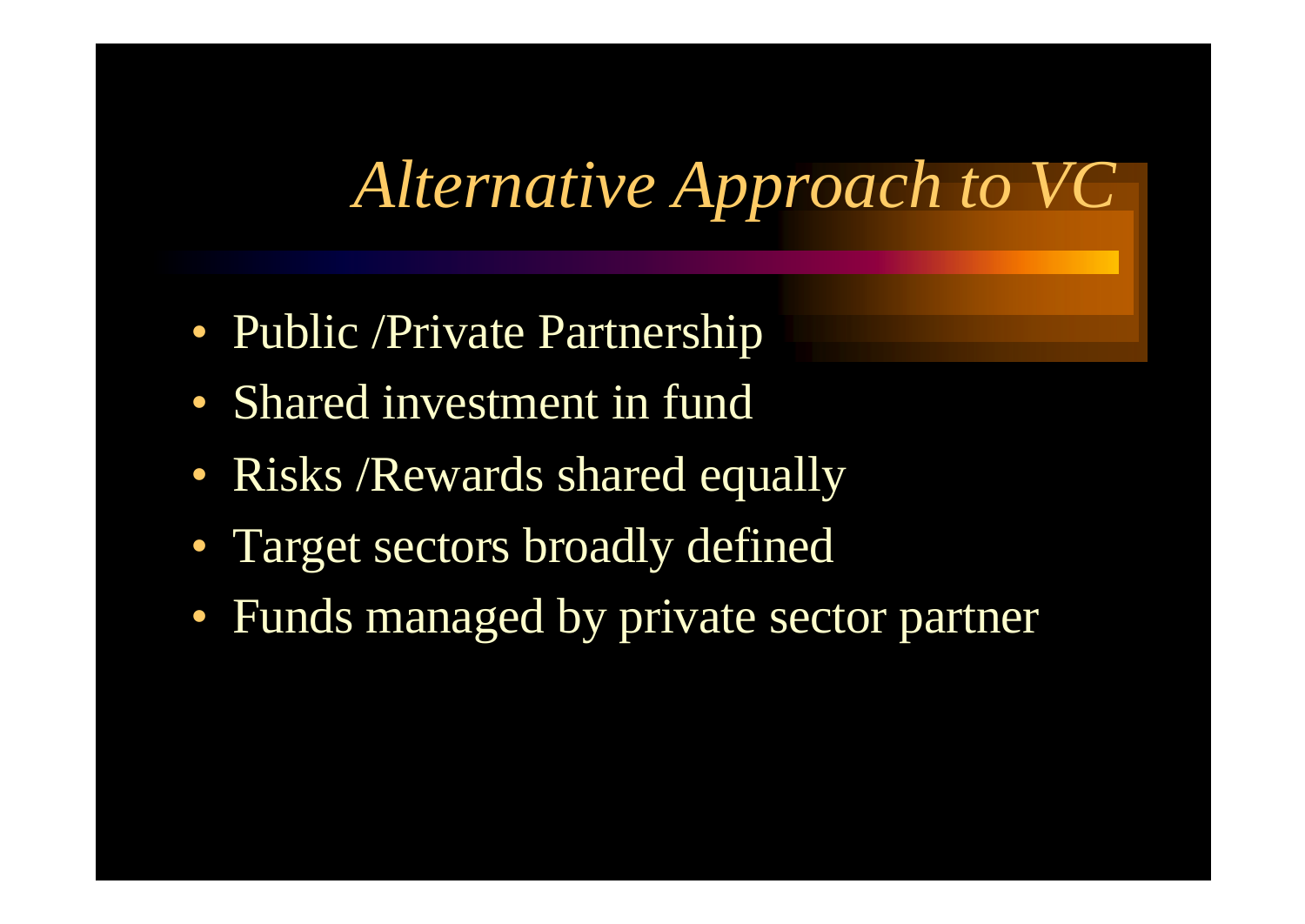#### *Impact ….1997-2004*

- More active VC sector (more than 20 firms)
- $\epsilon$ 250m now invested in 150+ firms
- Mainly technology based companies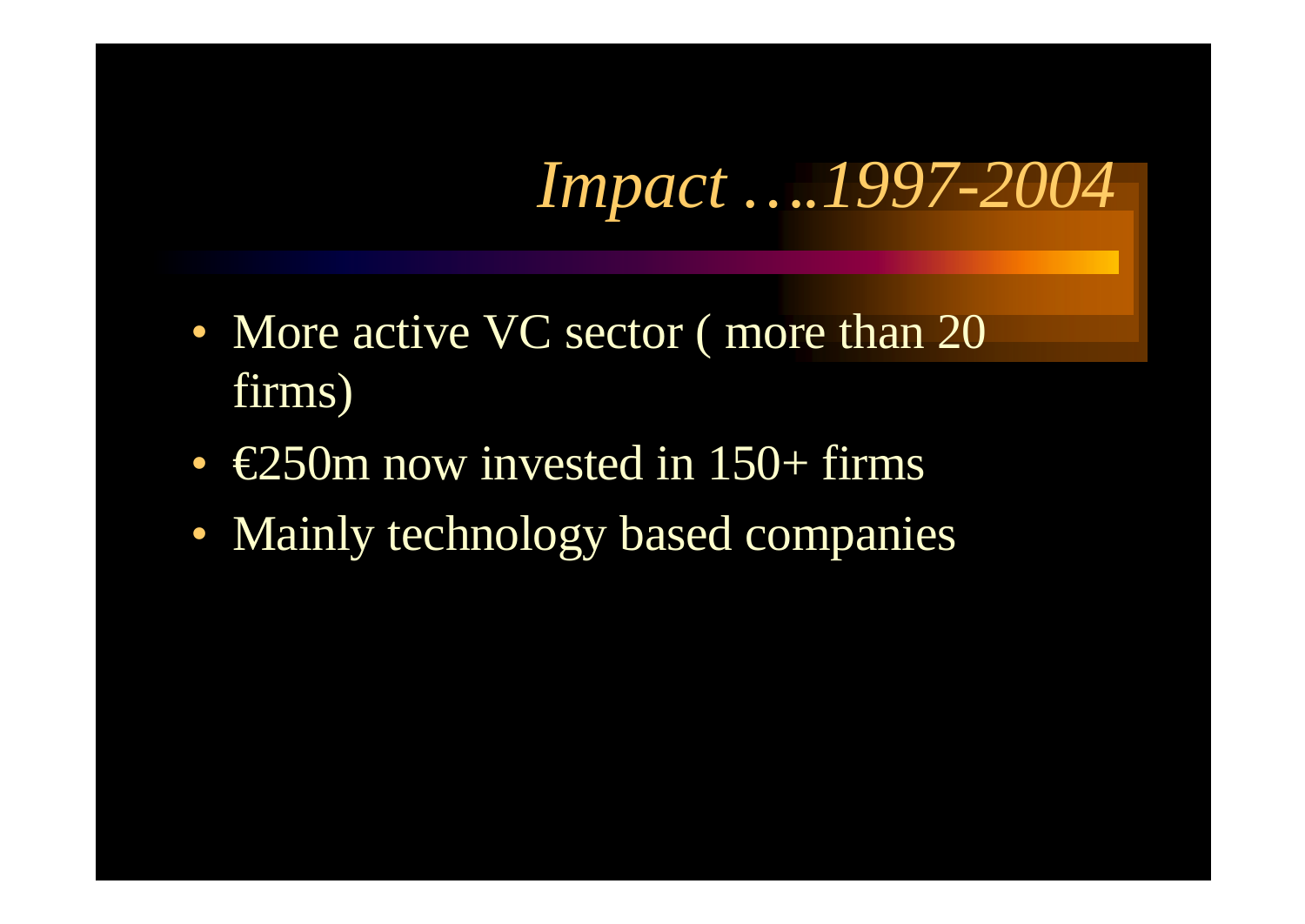

# Enterprise Solutionswww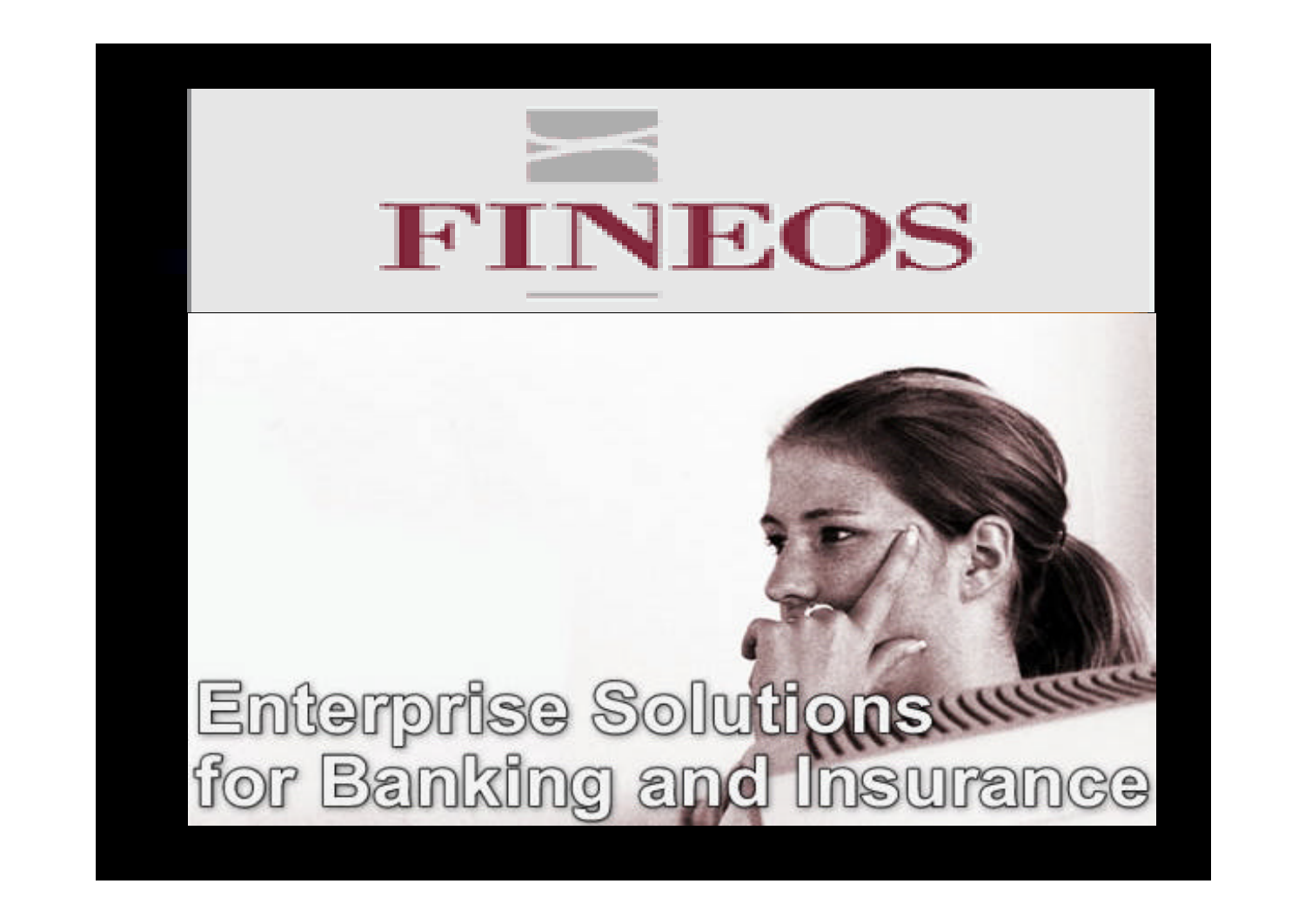#### *Taxation Policy*

- Low rates ..broad base
- Corporation Tax very relevant to FDI
- Reduction in Capital Gains Tax re-enforced the development of the VC market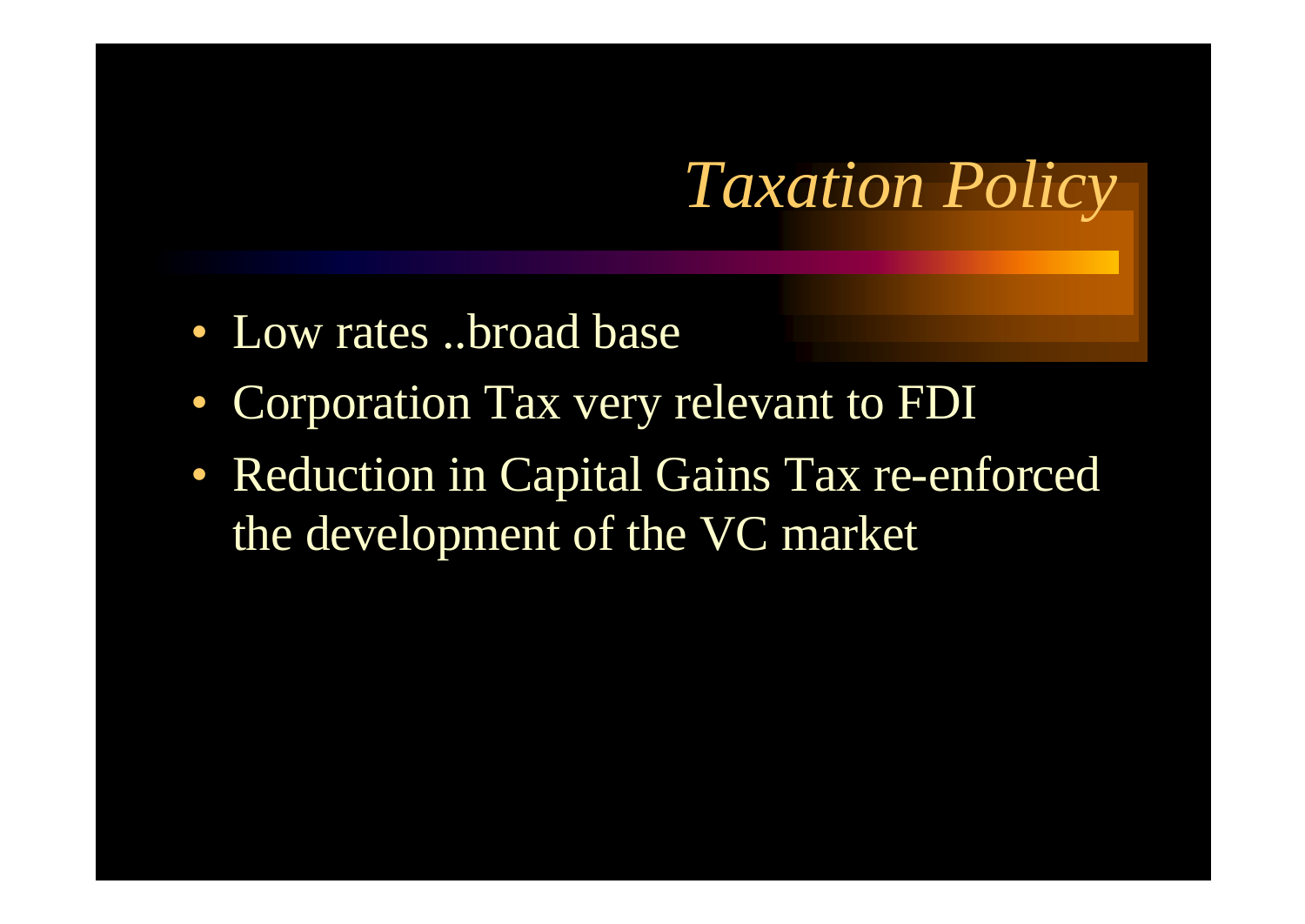#### *Where to now?*

- Sustain FDI
- Internationalise local firms
- Deepen investment in research infrastructure and collaboration
- New body SFI to commit  $650m$
- Physical infrastructure